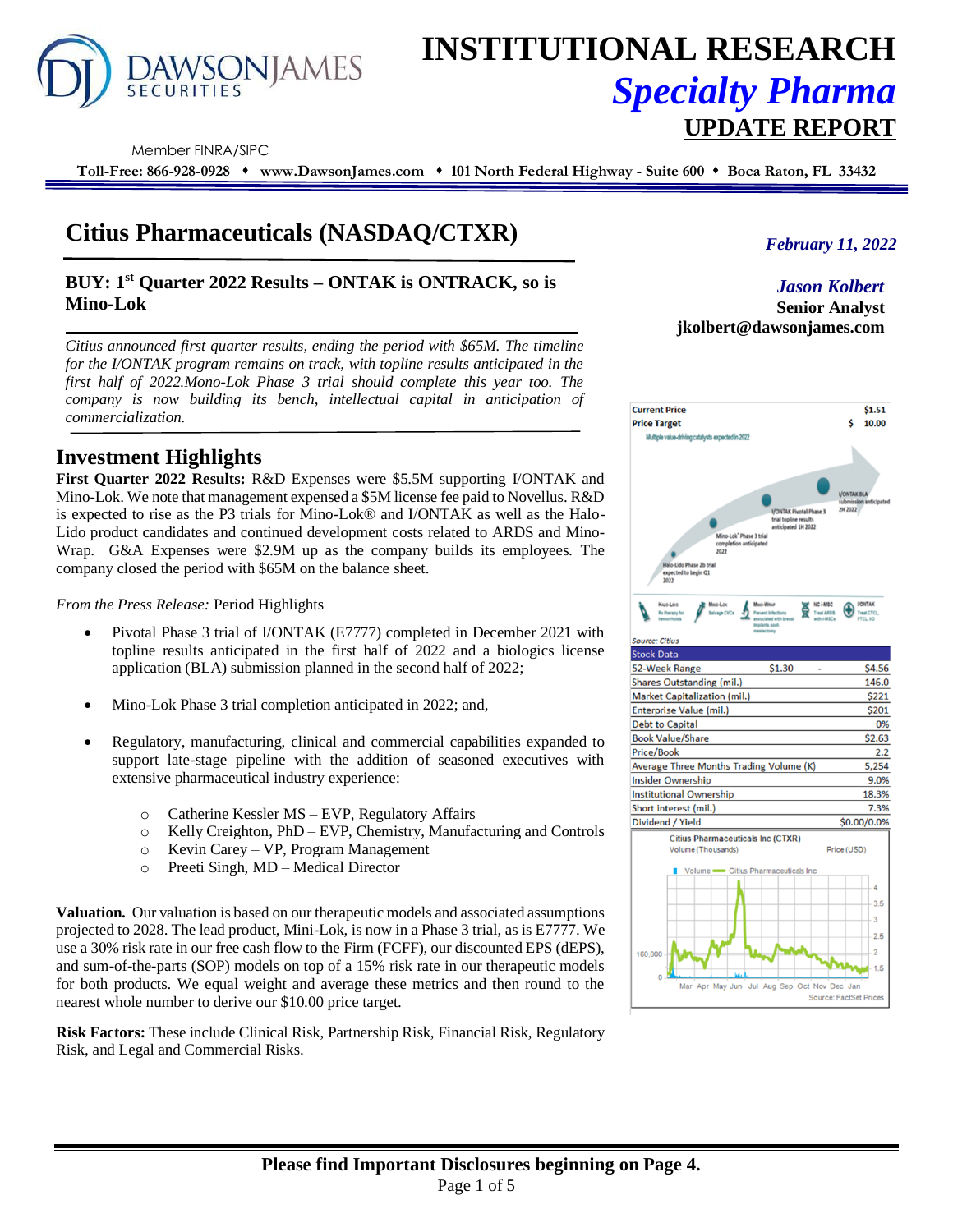

#### **Exhibit 1. Income Statement**

| Citius Pharmaceuticals: Income Statement (\$000)           |                          |                          |           |                          |           |           |         |         |         |         |         |         |
|------------------------------------------------------------|--------------------------|--------------------------|-----------|--------------------------|-----------|-----------|---------|---------|---------|---------|---------|---------|
| YE Sept.                                                   | 2017A                    | 2018A                    | 2019A     | 2020A                    | 2021A     | 2022E     | 2023E   | 2024E   | 2025E   | 2026E   | 2027E   | 2028E   |
| Mino-Lok, U.S. ST & LT CVC Revenues                        |                          |                          |           |                          |           |           | 103,162 | 210,471 | 322,052 | 438,034 | 558,548 | 569,775 |
|                                                            |                          |                          |           |                          |           |           |         |         |         |         |         |         |
| <b>CTCL Revenues</b>                                       |                          |                          |           | $\overline{\phantom{a}}$ |           |           | 31,345  | 79,937  | 114,162 | 133,093 | 135,768 | 138,497 |
|                                                            |                          |                          |           |                          |           |           |         |         |         |         |         |         |
|                                                            |                          |                          |           |                          |           |           |         |         |         |         |         |         |
|                                                            |                          |                          | A.        | х.                       | ÷.        | A.        | 134,507 | 290,409 | 436,214 | 571,127 | 694,317 | 708,272 |
| Expenses                                                   |                          |                          |           |                          |           |           |         |         |         |         |         |         |
| Cost of goods sold                                         |                          |                          |           | $\overline{\phantom{a}}$ |           |           | 20,176  | 43,561  | 65,432  | 85,669  | 104,147 | 106,241 |
| <b>COGS % of Revenue</b>                                   |                          |                          |           |                          |           | #DIV/0!   | 15%     | 15%     | 15%     | 15%     | 15%     | 15%     |
| Research and development                                   | 5,873                    | 6,563                    | 8,596     | 8,813                    | 12,241    | 13,000    | 14,000  | 14,280  | 14,566  | 14,857  | 15,154  | 15,457  |
| <b>R&amp;D % of Revenue</b>                                |                          |                          |           |                          |           |           |         |         |         |         |         |         |
| G&A                                                        | 12,126                   | 6.447                    | 6,285     | 8,095                    | 9,836     | 15,000    | 15,300  | 18,000  | 20,000  | 20,400  | 20,808  | 21,224  |
| <b>SG&amp;A% of Revenue</b>                                |                          |                          |           |                          |           |           |         |         |         |         |         |         |
| Stock based comp. G & A                                    | 1,973                    | 780                      | 715       | 803                      | 1,455     |           |         |         |         |         |         |         |
| <b>Total expenses</b>                                      | 19,972                   | 13,789                   | 15,596    | 17,462                   | 23.532    | 34,323    | 49,476  | 75,841  | 99,998  | 120,926 | 140,110 | 142,922 |
| Oper. Inc. (Loss)                                          | (19, 972)                | (13,789)                 | (15,596)  | (17, 462)                | (23, 532) | (34, 323) | 85,031  | 214,567 | 336,216 | 450,201 | 554,207 | 565,350 |
| Interest Income                                            | 47                       | 818                      | 53        | 68                       | 262       |           |         |         |         |         |         |         |
| Gain (loss) on revaluation of derivative warrant liability |                          | 450                      |           | 110                      | 216       |           |         |         |         |         |         |         |
| Interest Expense                                           |                          | (16)                     | (16)      | (16)                     |           |           |         |         |         |         |         |         |
| Pre-tax income                                             | (20, 769)                | 1,253                    | (15, 560) | (17, 299)                | (23,055)  | (34, 323) | 85,031  | 214,567 | 336,216 | 450,201 | 554,207 | 565,350 |
| Income Tax Benefit (Provision-Warrant)                     | $\overline{\phantom{a}}$ | $\overline{\phantom{a}}$ |           | $\overline{\phantom{a}}$ | 1,451     | (2,506)   | 12,755  | 42,913  | 84,054  | 135,060 | 193,972 | 214,833 |
| <b>Tax Rate</b>                                            | 0%                       | 0%                       | 0%        | 0%                       | 5%        | 10%       | 15%     | 20%     | 25%     | 30%     | 35%     | 38%     |
| <b>GAAP Net Income (loss)</b>                              | (4,952)                  | (12, 537)                | (15,560)  | (17, 299)                | (24, 505) | (31, 783) | 72,276  | 171,654 | 252,162 | 315,141 | 360,235 | 350,517 |
| <b>GAAP-EPS</b>                                            | (3.55)                   | (1.22)                   | (0.53)    | (0.46)                   | (0.25)    | (0.19)    | 0.41    | 0.96    | 1.36    | 1.65    | 1.83    | 1.73    |
| Non GAAP EPS (dil)                                         | (3.55)                   | (1.22)                   | (0.61)    | (0.46)                   | (0.23)    | (0.19)    | 0.41    | 0.96    | 1.36    | 1.65    | 1.83    | 1.73    |
| Wgtd Avg Shrs (Bas) - '000s                                | 5,842                    | 10,731                   | 20,162    | 39,165                   | 108,599   | 146,231   | 146,817 | 147,405 | 147,996 | 148,588 | 149,184 | 149,781 |
| Watd Ava Shrs (Dil) - '000s                                | 5.842                    | 10,731                   | 35,000    | 39,165                   | 129,901   | 169,166   | 174,292 | 179,574 | 185,015 | 190,621 | 196,397 | 202,348 |

*Source: Dawson James estimates, company reports*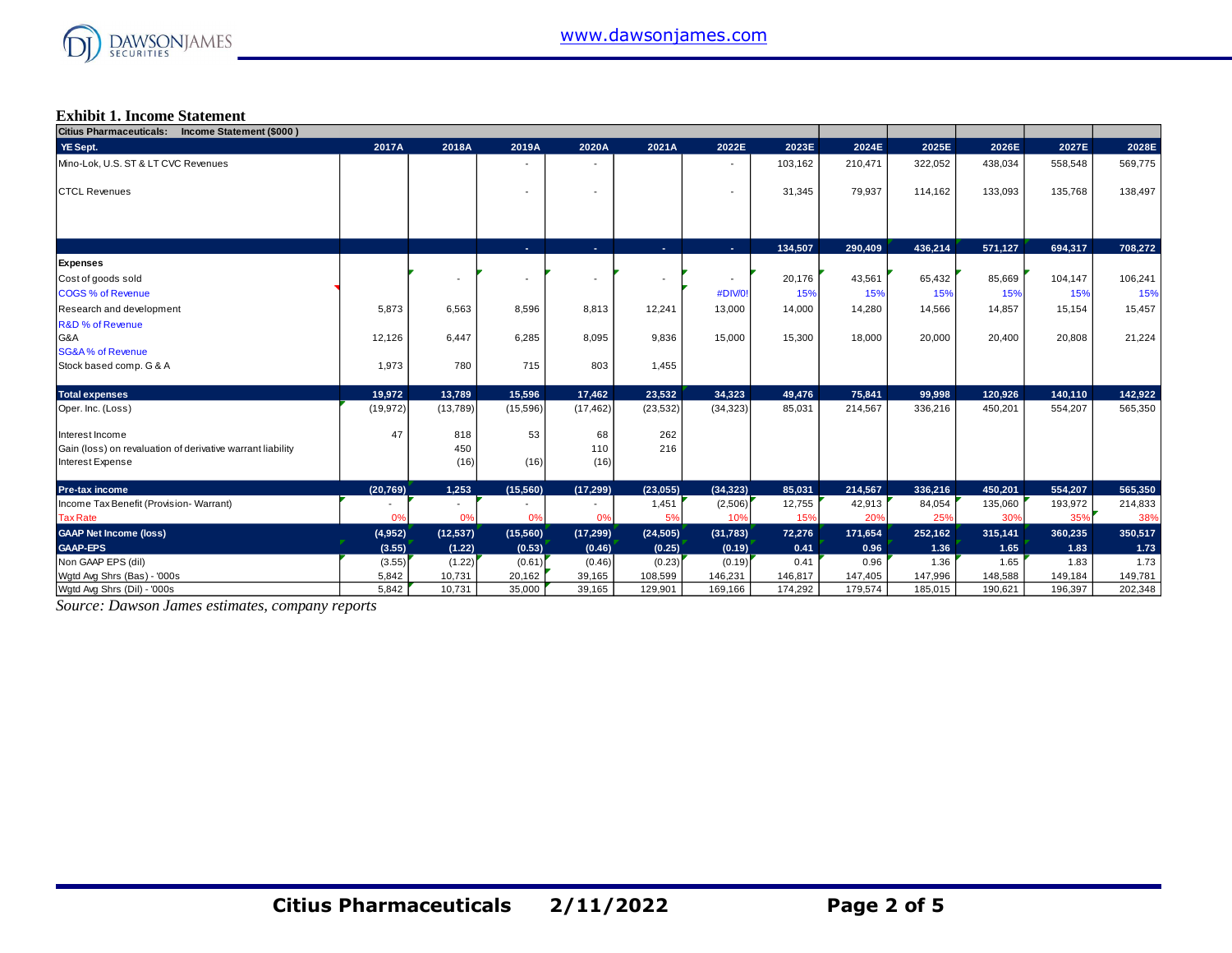

#### **Risk Analysis**

In addition to the typical risks associated with development stage specialty pharmaceutical companies, potential risks specific to Citius Pharmaceuticals, Inc. are as follows:

**Partnership risk**. Citius Pharmaceuticals, Inc. is in discussions with possible partners today, but there can be no assurances that the company will be able to secure a favorable partnership.

**Commercial risk.** There are no assurances that the company will be able to achieve significant market share and become profitable.

**Clinical and regulatory risk.** Lead products have to complete clinical trials. Trials may not produce results sufficient for regulatory approval.

**Financial risk.** The company may need to raise capital in the marketplace, and there can be no assurances that the company will be able to successfully raise capital and or do so at favorable terms.

**Liquidity Risk.** The stock is thinly traded. We note that management owns a significant percentage of the company.

**Legal and intellectual property risk.** The company may have to defend its patents and technical know-how, and there can be no assurances that the patents will not be infringed or will be held as valid if challenged, and or that the company may infringe on third parties' patents.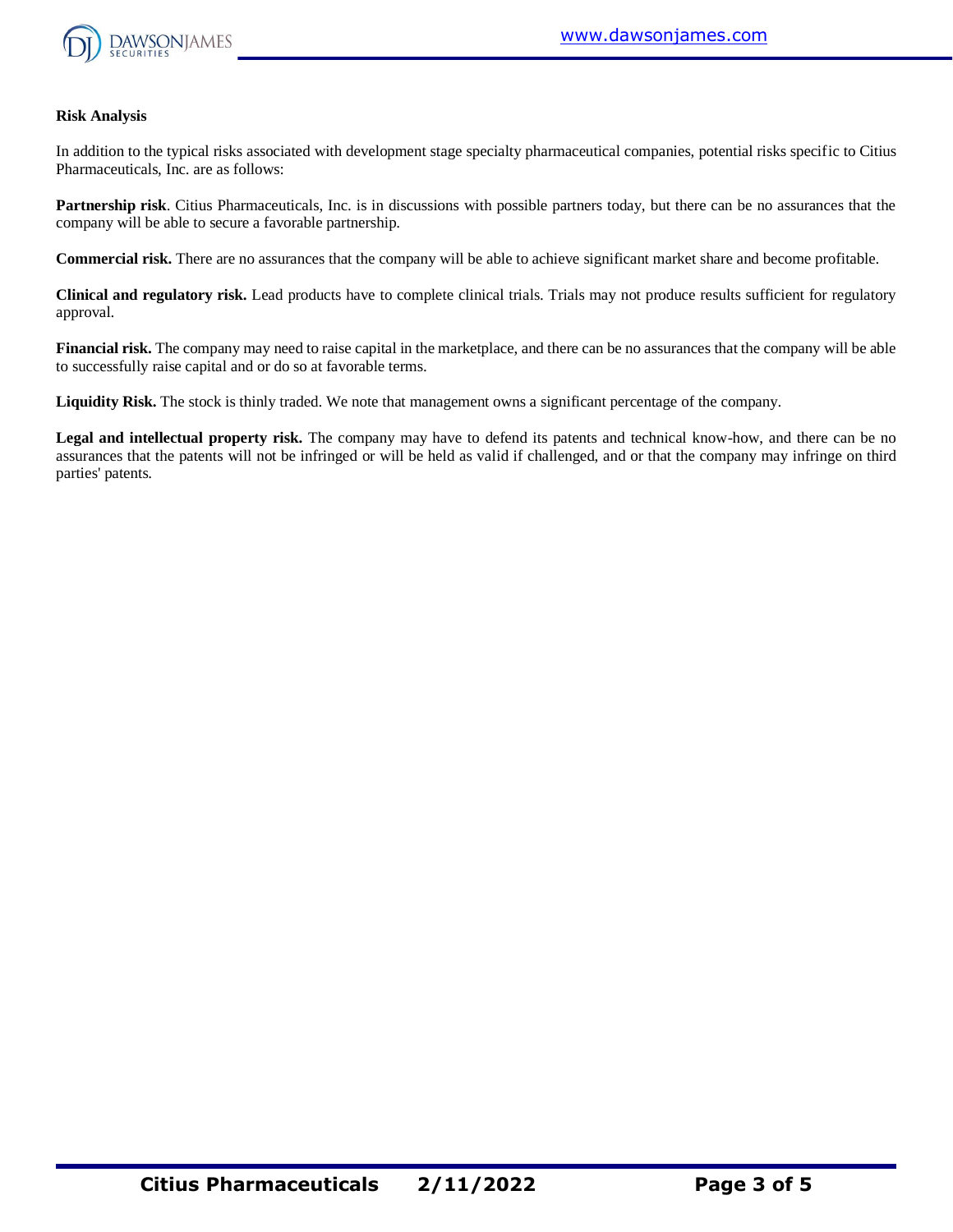

#### Companies mentioned in this report

#### **Important Disclosures:**

#### **Price Chart: Citius Pharmaceuticals Inc (CTXR)** Volume (Thousands) Price (USD) Volume Citius Pharmaceuticals Inc.  $\overline{4}$  $3.5$ 3 2.5  $\mathcal{P}$  $1.5$ 160.000  $0.5$ 4/19 7/1910/191/20 4/20 7/2010/201/21 4/21 7/21 10/211/22 Source: FactSet Prices

| Price target and rating changes over the past three years:      |
|-----------------------------------------------------------------|
| Initiation – Buy – $12/15/2017$ – Price Target \$10.00          |
| Update $-$ Buy $- 7/6/2018$ – Price Target \$10.00              |
| Transfer $-$ Buy $-$ 9/6/2019 – Price Target \$7.00             |
| Update $-$ Buy $-$ 10/7/2019 – Price Target \$7.00              |
| Update $-$ Buy $-$ 12/19/2019 – Price Target \$7.00             |
| Update $-$ Buy $-$ 2/4/2020 $-$ Price Target \$7.00             |
| Update $-$ Buy $- 2/25/2020$ – Price Target \$7.00              |
| Update $-$ Buy $-5/26/2020$ – Price Target \$7.00               |
| Update $-$ Buy $-$ 9/28/2020 $-$ Price Target \$7.00            |
| Update $-$ Buy $-$ 9/29/2020 $-$ Price Target \$7.00            |
| Update $-$ Buy $-$ 11/30/2020 $-$ Price Target \$7.00           |
| Update $-$ Buy $-$ 1/26/2021 $-$ Price Target \$6.00            |
| Price Target Change $-$ Buy $-2/18/2021$ – Price Target \$8.00  |
| Update $-$ Buy $-$ 3/10/2021 $-$ Price Target \$8.00            |
| Update $-$ Buy $-$ 5/21/2021 $-$ Price Target \$8.00            |
| Update $-$ Buy $-$ 6/9/2021 – Price Target \$8.00               |
| Update $-$ Buy $-7/1/2021$ – Price Target \$8.00                |
| Price Target Change $-$ Buy $-$ 9/9/2021 – Price Target \$10.00 |
| Update $-$ Buy $-$ 12/6/2021 $-$ Price Target \$10.00           |
| Update $-$ Buy $-2/11/2022$ – Price Target \$10.00              |

Dawson James Securities, Inc. (the "Firm") is a member of the Financial Industry Regulatory Authority ("FINRA") and the Securities Investor Protection Corporation ("SIPC").

 $4.5$ 

 $\mathbf{1}$ 

The Firm does not make a market in the securities of the subject company(s). The Firm has NOT engaged in investment banking relationships with the subject company in the prior twelve months, as a manager or co-manager of a public offering and has NOT received compensation resulting from those relationships. The Firm may seek compensation for investment banking services in the future from the subject company(s). The Firm has not received other compensation from the subject company(s) in the last 12 months for services unrelated to managing or co-managing of a public offering.

Neither the research analyst(s) whose name appears on this report nor any member of his (their) household is an officer, director or advisory board member of these companies. The Firm and/or its directors and employees may own securities of the company(s) in this report and may increase or decrease holdings in the future. As of January 27, 2022, the Firm as a whole did not beneficially own 1% or more of any class of common equity securities of the subject company(s) of this report. The Firm, its officers, directors, analysts or employees may affect transactions in and have long or short positions in the securities (or options or warrants related to those securities) of the company(s) subject to this report. The Firm may affect transactions as principal or agent in those securities.

Analysts receive no direct compensation in connection with the Firm's investment banking business. All Firm employees, including the analyst(s) responsible for preparing this report, may be eligible to receive non-product or service-specific monetary bonus compensation that is based upon various factors, including total revenues of the Firm and its affiliates as well as a portion of the proceeds from a broad